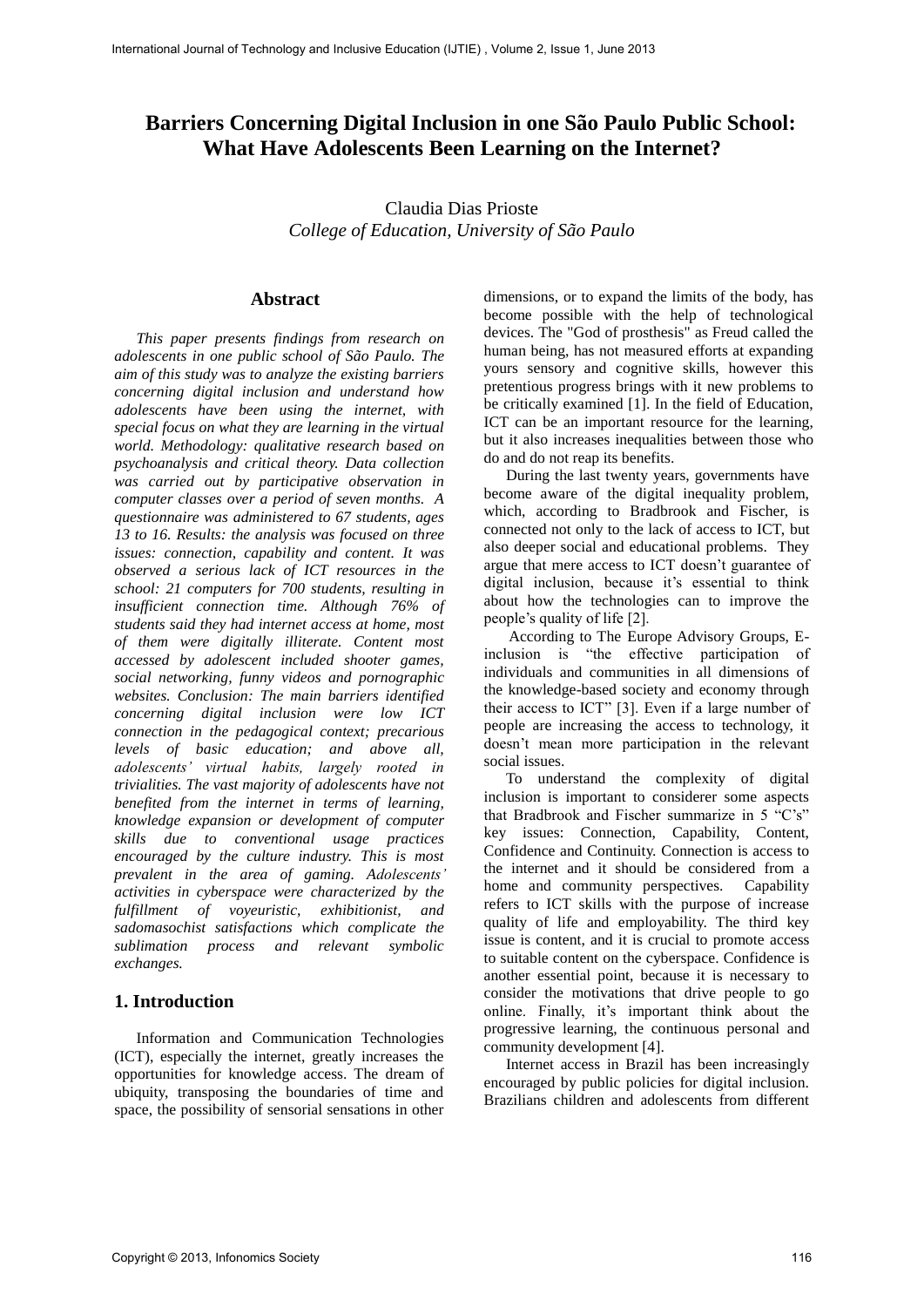social classes, who live in urban centers, have displayed their gadgets and accessed cyberspace. Most of them have internet connection in their home, cybercafé, online public centers or at the school. In 2005 there were only 13% of Brazilian households with access to the internet, this rose to 31% in 2010 in urban area, although, this percentage is low when compared with the international scenario according the Internet Management Committee in Brazil (CGI.br) [5].

Despite efforts in public policies on digital inclusion, Brazilian public schools still have an important gap in terms of access to ICT. A national study of ICT in schools, carried out by CGI, showed that in Brazil, 81% of schools have technological structure, however these schools have, on average, 23 computers for 800 students. There is clearly a deep shortage of resources for ICT education. The CGI also notes that Brazilians have enjoyed a high internet bandwidth and higher network utilization presented via laptop or mobile phones. [6]

Notwithstanding the significant increase internet accessibility in Brazil, digital inclusion, in order to provide social participation remains a challenge in our country and the barriers are many, especially for the adolescents from low economic conditions. Internet access has caused deep changes in contemporary adolescents' lives, affecting social relations, leisure habits and even their relation with knowledge. Unfortunately, the most teenagers not seem to make a good use of the virtual world, and it's very important to examine this problem.

Pierre Lévy, a cyberspace anthropologist, believes that ICT creates a collective, autonomous, horizontal and revolutionary intelligence. This conception of intelligence emerged in the early nineties with the project knowledge tree, a digital communication system with collaboration assumptions based on recognition and mutual competency exchange. For Levy, the diffusion of intelligence could be facilitated through a technological prosthesis of perception, memory and communication, that would play out in cyberspace [7]. But our practice with youth education revel to us that the collective intelligence has not been accessible to everyone.

Adorno and Horkheimer's studies about the culture industry, conducted in the 1940s in dialogue with psychoanalysis, can help us in understanding why adolescents are fascinated by screens. The philosophers described how technological apparatuses could manipulate the unconscious and personal behavior. In Adorno and Horkheimer's vision, one of the functions of radio and movies was to occupy the mass population's free time with entertainment produced with the purpose of instilling conformity. They believed that the culture industry discouraged individuals from thinking about their real lives, waning forces of resistance and transformation [8].

The expression "culture industry", coined by Adorno and Horkheimer, is different from the idea of popular culture created by mass. Adorno considered that culture industry was the technological and cultural mechanism conducted by a concentrated economic administrative power, that using cultural products, aims at manipulating and encouraging the masses to engage in consumptions activities. For him: "It is industrial more in a sociological sense, in the incorporation of industrial forms of organization even when nothing is manufactured – as in the rationalization of office work."[9]. In this regard, cultural products are made with ideological purposes of controlling masses by unconscious process. According to Duarte, a Brazilian philosopher, Adorno's ideas are more relevant today in the context of globalization of the culture industry, because of the methods of manipulation implanted into the individual personality, like virtual reality, for example, which are technologically advanced and extremely powerful [10].

In reference to news communication technologies in education, Dufour, a French philosopher, considers essential that children have developed the symbolic capabilities before being exposed on digital sensory prostheses. He notes that many children have been abandoned in front of televisions and computers, and they could lose the possibility of developing the symbolic categories of time, space and person [11]. Fixing in the external images of devices without link with personal speech doesn't help the child organize his thinking.

For the philosopher Stiegler, new technologies are programmed to capture the full attention of youth, and this can be deleterious for cognitive functions in long term. The teenager spends excessive time concentrated on audiovisual devices, and his concentration on other activities becomes reduced. In reference to Plato, Stiegler draws an analogy between ICT and the notion of *pharmakon*, that is, technology working as medicine and poison at the same time [12,13].

The effects of digital *pharmakon* need to be investigated, especially in the educational context. For this, is necessary to carry out empirical studies, avoiding a technophobic position or naïve beliefs about the digital world. Therefore, this study aimed to show how digital inclusion has worked in a São Paulo public school and what the adolescents think they are learning on the internet. Additionally it's important to understand the main barriers to digital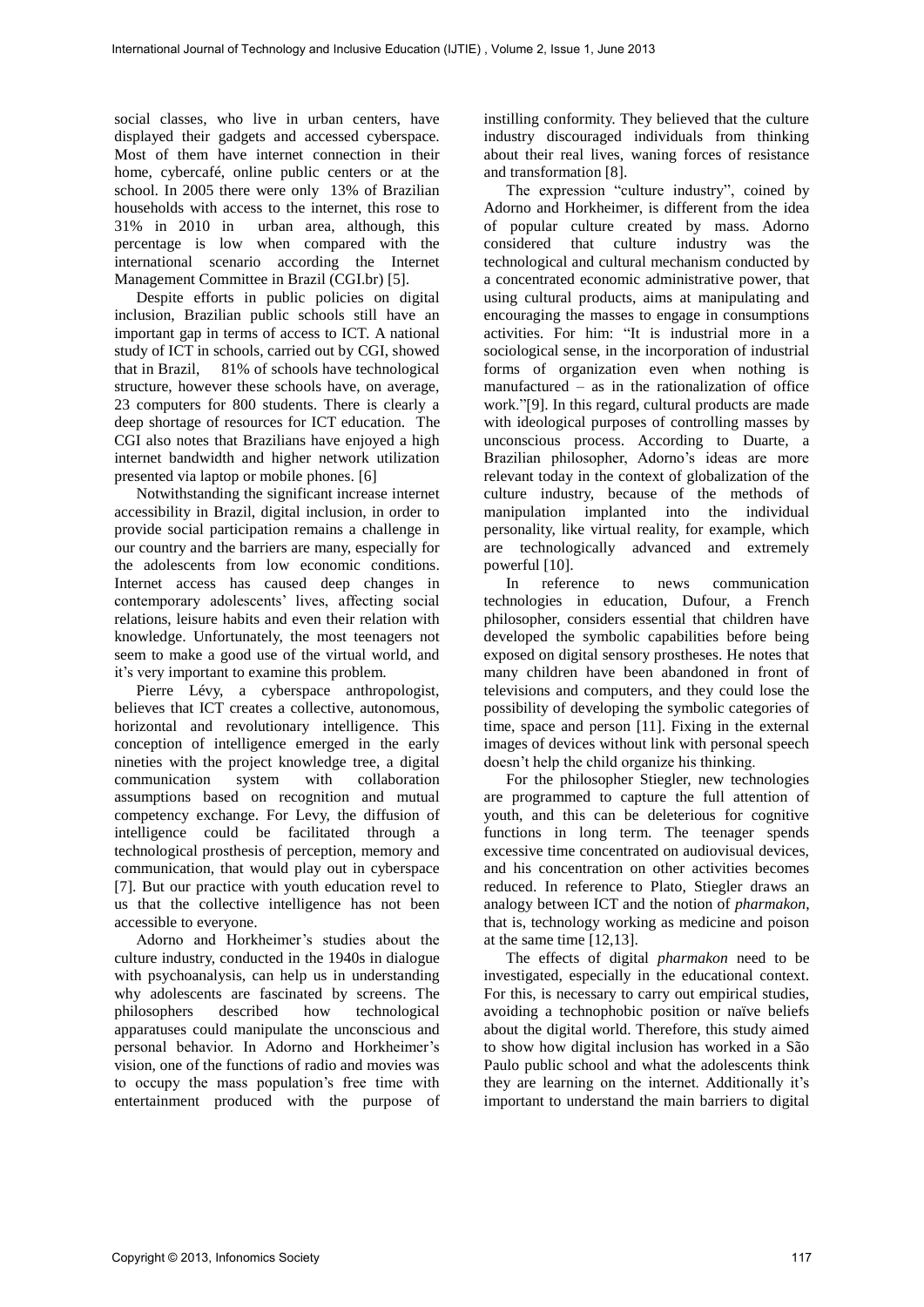inclusion especially for the teenagers from low social conditions.

### **2. Research Questions**

How digital inclusion has been promoted in a São Paulo public school.

How the internet has been used for the adolescents? Has it been used to expand knowledge?

What are the main barriers to digital inclusion in the Brazilians public schools?

# **3. Participants**

The observations were conducted in three groups in their last year of Secondary School. There were about 30 students in each class, but due to large abstention, only 20 adolescents, on average, attended classes. A survey was conducted on 67 adolescents, 37 boys and 30 girls, ages 13 to 16. Most of them were of African descent, and lived in slums near the school. Some, despite being in their last year of Secondary School, were illiterate. The Brazilian public schools have had serious problems in children's literacy, thus, many teenagers leave Secondary School without being able to read and write correctly.

Despite reduced economic conditions, the digital devices and gadgets were hyper valued by adolescents studied. They frequently showed the new model of cell phones, and most of them (76%) said they had computers with internet access at home. Probably it was a consequence of government credit programs in order to facilitate the purchase of computer by poor people.

#### **4. Methodology and data analysis**

The research was accomplished in the Computer Lab in a public school, where 21 computers with internet access were installed. All students in the Secondary School had fifty minutes of Informatics Class per week. This course had the purpose developing their computer skills and digital literacy. In the Informatics Class three groups were observed, once a week, during seven months in 2010.

The direct and participative observation had the aims of identify what ICT resources were available for the students; how the internet has been used in the educational context; and finally, what the adolescents have been learning in the virtual world.

In addition, a questionnaire was administered to 67 students, and interviews were done with the students known as "the most connected to the internet" as well as additional interviews with the teachers, coordinators, and principals.

Qualitative analysis was used to ensure a wider, more reliable vision of what young people have been doing while using the internet. Although we knew that it might not capture some important peculiarities, the questionnaire offered a general vision of the adolescents' habits and interests. Prolonged and close contact with the adolescents allowed us to catch more intimate and subjective subtleties of their virtual experiences, which would be imperceptible in a questionnaire. One of these peculiarities was the frequent access to pornographic websites which only became apparent during direct observations and in interviews.

To analyze data, we maintained a psychoanalytic perspective of "active listening" and of "participant eye" inspired by Amaral's studies concerning juvenile culture [14]. The researcher was attentive to the subjective elements evident in the relationship with the adolescents. Collaborating questionnaire, interviews, with observations, the researcher was able to make more comprehensive ´between the lines´. Data interpretations were based on the dialogue between psychoanalysis and critical theory.

## **5. Results**

Connection, capability and content are the three focal points for our analysis. In respect of connection, within the school examined, there was a great shortage of ICTs resources. The 21 computers in the school's lab were not sufficient to promote digital inclusion for the over 700 students attending on a daily basis. Additionally, hardware was out of date and some computers were broken or without internet connection. Computer repair required bureaucratic procedures and was often ineffective. As a result of low ICT resources, we deduced that the adolescents' computer access time was insufficient for accomplishing any meaningful pedagogic activity.

Another problem concerning ICT access in the school was the time adolescents lost while moving to and from the computer lab. In fact, teenagers only had access to computers for approximately 25 minutes per week, often having to divide usage time with fellow classmates. In this short access time, they insisted on using the internet for fun: gaming, fighting, gossip sites, comedic videos, and even pornography. The protection software installed on school computers was flawed and did not prevent teenagers from accessing inappropriate content. The teacher alone could not control the activities of students on computers. Outbursts and violence were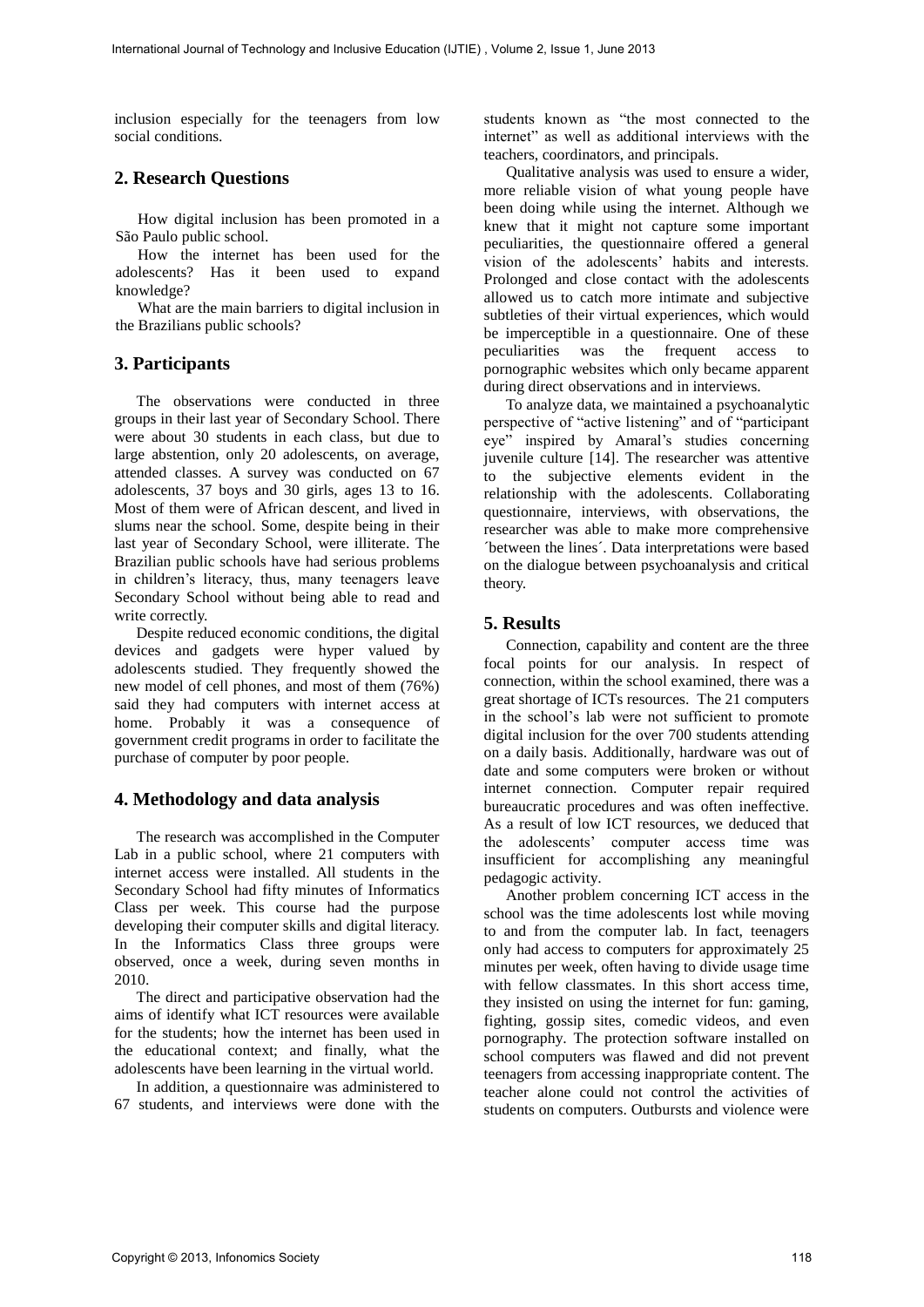prevalent among students in the classroom, and it was very complicated for the teacher to manage behavior. Under these conditions, it is hard to believe that children and adolescents can learn ICT skills at school.

Lack of technological resources and deficiency in computer maintenance are issues which need to be addressed in Brazilian public schools. According to CGI, "the average of 23 computers per school has been reduced to only 18 in operation (…) in the Northeast, only 13 computers were connected" [15] in schools with an average of 800 students. It is important to note that there aren't enough computer maintenance technicians, and this responsibility is often transferred to the teacher.

Aiming to increase resources for digital inclusion, the Brazilian government, in 2007, initiated an experimental project called UCA (Project One Laptop per Child) in 5 schools. In 2010 this project was expanded to 300 schools, which were selected to receive one laptop per student [16]. However, evaluation reports concerning this experiment have demonstrated that structural problems persist. There continues to be a lack of basic necessities such as furniture, electricity and network bandwidth sufficient for all students to simultaneously access the internet. Moreover, there are serious problems with hardware, software, and unrepaired laptops [17].

Concerning the second point in this essay, capability, it was observed that most of adolescents studied could be considered digital illiterates, even though the school's curriculum offered a specific course aimed at developing ICT skills. Even more notable, the students observed had participated in this course for more than three years. According to Bradbrook and Fischer, ICT literacy is defined as the ability to use hardware, software and networks, as well as the ability to search, find and evaluate information in the virtual world [18]. We noticed that adolescents had great limitations in this area. Most of them were unable to save a file correctly in the instructed location, nor create a personal blog following directions provided by a do-it-yourself website. They also were unable to understand spellcheck indicators in text editing software, indicators normally understood intuitively.

The deficiency in technological capabilities observed in this study, contrasts with the high interest in computers, cell phones and the internet shown by adolescents. Furthermore, it's important to note that 76% of adolescents say they have a computer with internet connection at home. They also commented on enjoying showing off their gadgets to peers. For young people, these become status symbols. Thus, we would expect that these adolescents would be capable of developing certain technological skills on their own. Why doesn't this happen?

Young people's interest in cyberspace, stimulated by the cultural industry, can undoubtedly inhibit learning. Therefore, the third aspect in this results analysis is content accessed by adolescents. According to answers given in questionnaires and interviews, adolescents prefer to use the internet for the following activities: chatting on social networking sites, playing video games, listening to music, watching videos and accessing pornographic sites.

 These results also revealed stark differences between male and female participants relative to website preferences. Girls were more likely to visit social networking and celebrity gossip websites, whereas boys generally accessed gaming and pornographic websites. It's important to highlight that some boys, despite living under precarious economic conditions, were willing to pay for virtual products in games to obtain advantages and increase their status.

This mapping of adolescents' habits and interests in the virtual world revealed that they use the internet more often for diversion than for expansion of knowledge. This data correlated with other Brazilian studies on children and on the habits of young people and internet use, which also demonstrated more frequent accessing of social networking sites, gaming sites and short videos, with less importance placed on internet use for learning purposes [19].

The survey, conducted by CGI, revealed that "only 11% of students say they learned to use a computer and the internet with a school teacher or educator. Learning from relatives, friends or others with whom they have a personal relationship, was most frequently reported (43%)." [20]. Without adult intervention, adolescents remain connected only to content shared within peer circles. In this case, generally, they were eager to discover how to kill more monsters in a video game, manipulate a program to get more "lives", type faster, show their photos on social networking sites, or find shocking pornographic images. During the interviews, the adolescent showed interviewers the sites which they commonly visited: gaming sites, YouTube, social networking sites, and also chats rooms with erotic pictures and videos. These chat rooms contained zoophilia, child pornography, and even instructions on how to rape a woman or carry out a kidnapping. We observed that websites created exclusively for adult viewing are easily accessed by children and adolescents due to a lack of government-imposed internet restrictions.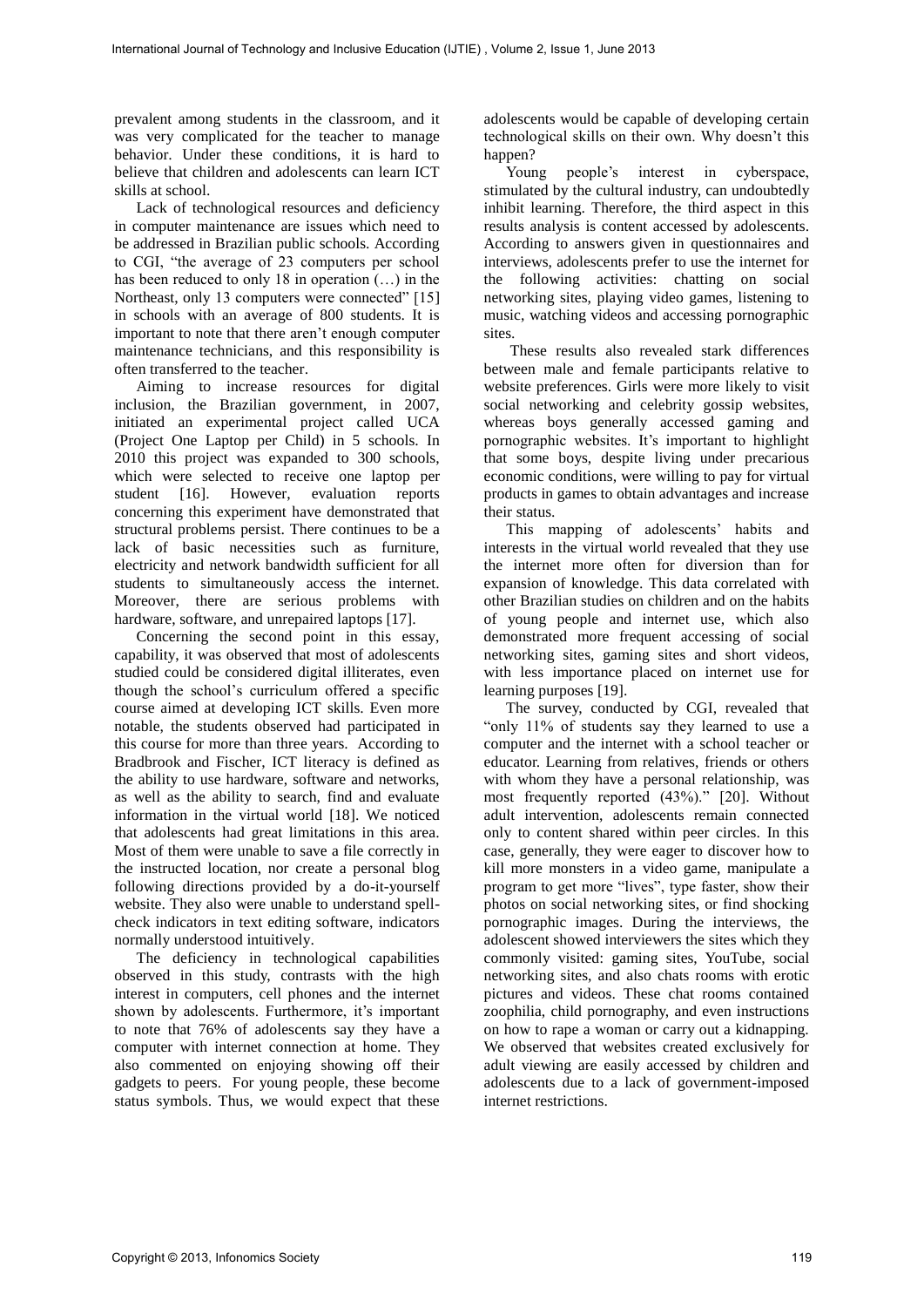When asked what they had learned on the internet, many adolescents said they had not learned anything (16%), as they simply use the internet to play and "chat". The most common answer was that internet use taught them to type faster (26%). They also mentioned acquiring general knowledge (22%), and knowledge resulting from research related to school assignments (17%). Additionally, a few adolescents said they accessed foreign languages learning resources, and gained basic computer skills.

The lack of ICT resources in the school combined with serious problems in basic literacy; contribute to students not being able to absorb instructional information in computer classes. Consequently, they have difficulty in using the internet for learning purposes while at home. It was observed that adolescents had serious limitations in reading and writing ability, and virtual habits were reduced to stereotypical shooter games or basic communication, activities which do not require elaborate cognitive competencies or computer skills.

A national study on ICTs in Brazilian schools showed that the use of technologies for learning purpose is rare. "About 69% of students have never conducted a science experiment with the help of an ICT, 55% have never used them to give a presentation in their class, 42% have never played educational games" [21]. This research also reveals that teachers have not been sufficiently trained for introducing ICTs into their classrooms. Most of them have limited computer and internet use skills themselves. This lack of ICT use for in-school learning purposes also makes it more difficult for young people to change virtual habits propagated by the culture industry.

## **6. Discussion**

According to Bradbrook and Fischer, digital inclusion refers to the use of ICTs to enhance quality of life and employability, thus, it is important to develop e-learning skills: the ability to use the internet to solve real world problems [22]. We observed that the adolescents studied did not obtain concrete benefits from ICTs in their lives. Time spent on the internet is focused on recreational activities and neither contributes to real-life problem solving nor to the development of necessary skills required for adulthood.

The adolescents studied have not been able to take advantage of the virtual world for three reasons: low quality in basic education in Brazilian public schools, lack of technological resources in the educational environment, and cultural industry influences on virtual habits. These influences can potentially limit personal development and the ability to explore knowledge available online.

Although obsession with the virtual world appears to be more common in early adolescence, the compulsion for screens (computer, television and cell phone screens) is forged in early childhood. Nowadays, babies have electronic toys with screens and buttons, which when pressed, emit sounds and visual stimuli. Numerous gadgets have replaced imaginative role playing. Thus, balls, dolls, toy soldiers, wooden blocks, marbles and other toys have been incorporated into digital games. Childhood activities have been technologically reworked by the entertainment industry. And, beginning in early adolescence, students are well prepared for the consumption of audiovisual products, to which they have become accustomed. Duarte, in his analysis of the global cultural industry, observed that virtual reality has been manipulating esthetic tastes in important ways, as well as contributing to the expropriation of thinking, attaching the subject only to sensations [23].

Students in São Paulo's public schools spend, on average, less than five hours per day in the classroom. And time outside of school, generally, is not used for homework purposes, research or cultural or sporting activities, even when these activities are required or readily available. It was observed that, inside of the same building where classes occur, there is a sports center, a library, a theater and a community center for digital inclusion, with free access to internet and computer courses. However, the adolescents showed no interest in activities provided in these spaces.

It was observed that adolescents spend much of their free time online, engaged in shooter games, instant messaging, and accessing pornography and celebrity gossip websites. Consequently, they often fail to do homework, scholarly research, or engage in sporting activities. Most parents work during the day and are unable to monitor the activities of their children. Without adult supervision, teenagers prefer to stay at home on the computer or go to a friend's house to access the internet. Many times, they prefer sit in front of television or computer screens rather than involve themselves in real-life social interactions.

 For adolescents, at a unique developmental moment, the narcissistic and perverse-polymorphic satisfactions offered by many sites on the internet can be extremely attractive. These satisfactions, however, carry a cost. In virtual games, adolescents have found sensorial stimulation and a source of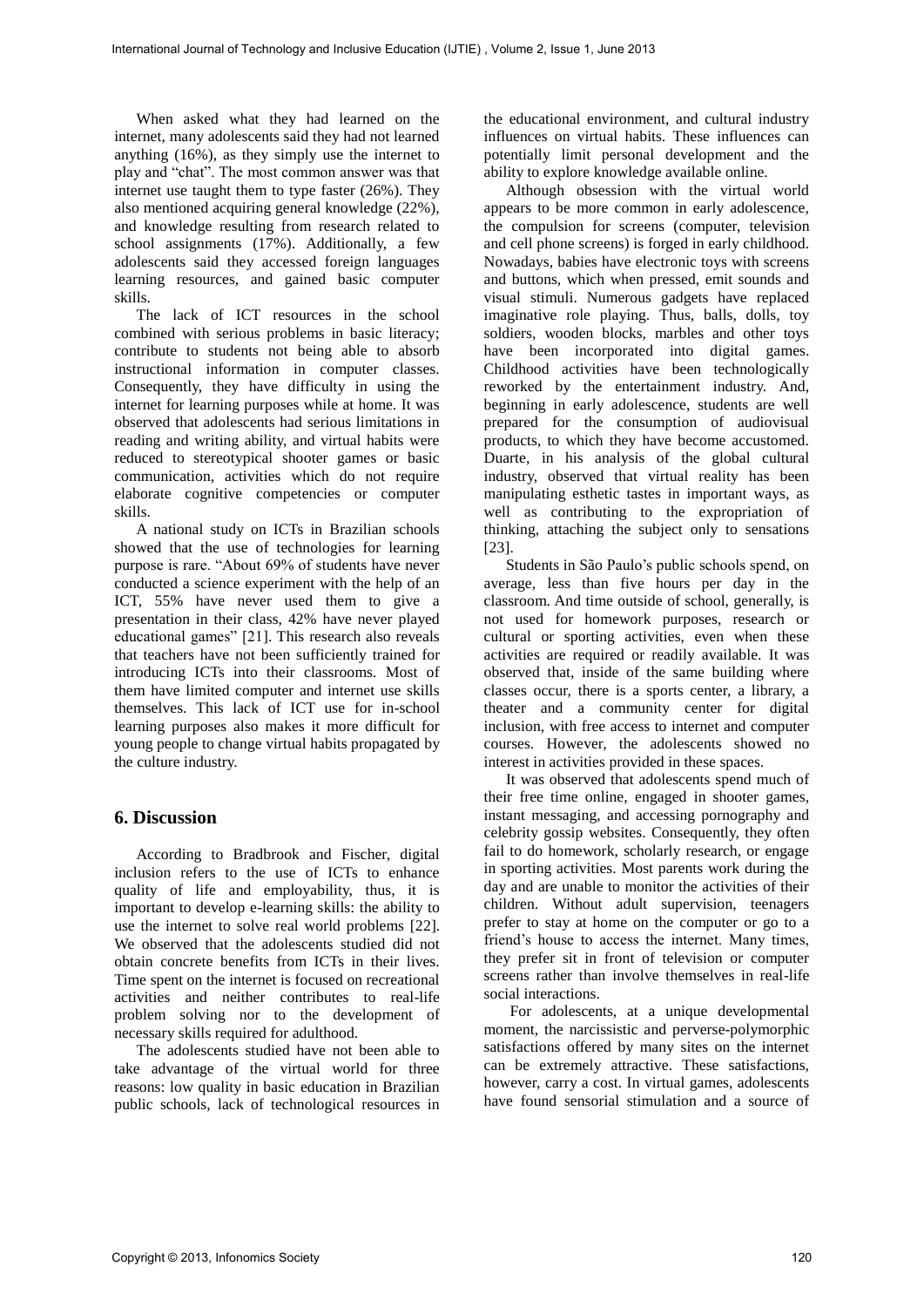fulfillment unparalleled. Destroying imaginary enemies, they are able to prove that they are "the best", and in so gain status and recognition from their peers. In pornographic chat rooms, teenagers are stimulated by voyeurism, exhibitionism, and sadism. On celebrity websites, girls live the fictional life of stars, and on social networking sites, they are able to post their preferred star's style for their virtual peers to see. In summary, omnipotent, voyeuristic, exhibitionistic and sadistic fantasies have been stimulated in cyberspace. These fantasies guarantee considerable and immediate satisfactions; however they may pull energy away from educational activities.

The increase in cyber addiction cases indicated by Hautefeuille and Véléa is suggestive of how some adolescents have become trapped. According to these researchers, adolescents are attracted to the virtual world and the prospect of feeling fulfilled, a sensation difficult to experience in real life. They are also attracted to the sense of recognition they receive from virtual peers [24]. Addictive behavior in cyberspace is more common than we imagine, and it is not restricted to young people with a history of mental disorder. We have observed in this study, a large percentage of the adolescents reported avoided doing homework, sleeping, or even going to school, so that they could continue surfing the internet. Such habits hardly seem the product of collective intelligence.

In light of these findings, it is clear that these youth rarely acquire knowledge or other significant competencies on the internet. The idea of collective intelligence proposed by Levy seems supplanted by stereotyped and perverse habits, coming closer to collective ignorance. Amorim, in her analysis of the knowledge tree, observes the tendency of substituting knowledge by recognition of relationships whose virtual pairs are tied in specular and narcissistic relationships. In valuing a presumed personal abilities exchange, as Lévy proposes, one risks ignoring the hierarchy of knowledge, as well as criteria of ethics and truthfulness of information [25].

Although the cyberspace anthropologist has the merit to begin extensive studies on cyber culture, it seems that Lévy hasn't been paying attention to the increased psychological power of cyberspace in directing the interests of users to virtual trivialities, thereby providing greater economic benefits for the audiovisual cyber-industries.

In the twentieth century, Freud observed the influence of technological progress on psychic functions. He postulated that the human mind does not remain the same in the midst of scientific progression. Some psychic functions, he argued, emerge or change simultaneously with these transformations. The human being is, in his words, a "god of prosthesis, (who) recreates his own motor or sensorial organs, or enlarges the limits of their functions"*.* Such attributes, however, do not guarantee greater welfare [26]. The fundamental drives of life and death (Eros and Thanatos), coexist within technological creations. Thus, education professionals should not be naïve, but aware of the ideological forces that act furtively in the virtual world, destroying pathways to knowledge.

It is impossible to deny that important enterprises have been developed through online collaborations, and that many of them are the consequence of youth initiatives. Nevertheless, the websites which facilitate meaningful knowledge exchange can, without ethical supervision, also spread nonsense and even encourage crime. It is astonishing to know just how easily adolescents have access to pornographic sites and chat rooms, which exhibit extremely strong images of pedophilia and zoophilia as well as violence against women and children. Most of the aforementioned scenes were found in a chat room, on a site supported by the most important newspaper in the city of São Paulo. Many adolescents often visit these chat rooms because of sexual curiosity, but haven't the slightest notion of the psychological risks involved. It was staggering to discover how profit interests prevail in cyberspace at the expense of education and human values, even in companies seemingly geared toward public service.

Adorno and Horkheimer identified some forms of psychological manipulation put into action by the culture industry. They highlighted amusing and the expropriation of thinking capabilities, culminating in the weakening of the ego and conformism to the status quo [27]. Regarding the first aspect, in this research with adolescents, it was noted that constant fun is the priority, as a preemptive avoidance to boredom. A supposed happiness associated with entertainment and the possession of objects of consumption has become an obligation for adolescents. In this context, the internet plays an important role, because in cyberspace there is an endless supply of enjoyable, ubiquitous and inexpensive activities, which favor self-exhibition. Escaping boredom is also an attempt to avoid anxiety and the frustrations felt when facing life's demands. It is worth remembering that to have fun, in this sense, is to not have to think, and the global cultural industry has dealt well with this task. People are directed to lose contact with their subjectivity and their real-life experiences, as emphasized by Adorno and Horkheimer [28].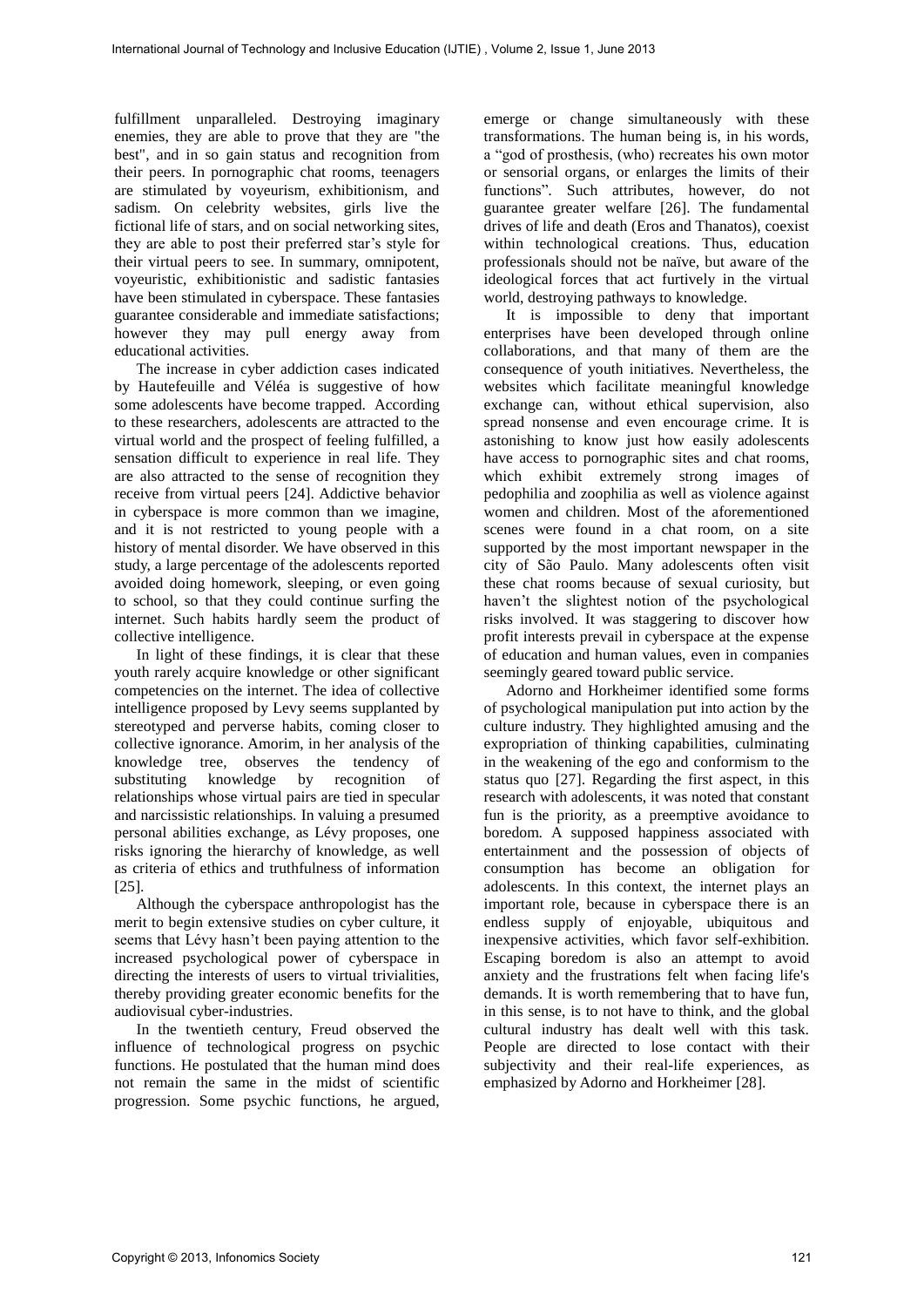The ideological mechanisms acting through psychological manipulations in the socialization process of the person signaled, since the forties, changes in the libidinal economy. Stiegler argued that human beings' libidinal economy has been increasingly controlled by a technological psychopower. As a result of this pharmacology of media, there is a reduction of libidinal energy for cognitive processes and a tendency to fix the person into a state of minority, with neither personal nor collective responsibility. The philosopher was inspired by Kant, concerning concept of minority, in demonstrating the difficulties of contemporary individuals in the application of reason and responsibility, characteristics associated with persons of legal age [29]. For Stiegler, technocratic logic has led the human being to a zero degree of thought because his/her libido has been technologically exploited. Therefore, psychic energy sublimated in social relations is instead redirected toward audiovisual devices [30]. This tendency was easily identifiable in the adolescents studied. Most of them had attention deficit and impulsive behavior disorders. They acted without thinking about personal or collective consequences, resulting in a confusing and violent climate within the classroom. They tended to imitate stereotypical behaviors from comedic television programs, usually with sarcastic and aggressive expressions. The interpersonal conflicts were largely irresolvable through discussion and reflection, due the impulsivity of the adolescents. It would be naïve to believe that the impulsive and aggressive behaviors observed were natural characteristics of youth. The connection between the mimetic behavior and audiovisual products that teenagers consume daily was clear.

Voyeuristic, exhibitionist and even sadomasochistic curiosities are stimulated in online activities, especially in video games and on pornographic and social networking sites. These perverse polymorphic drives, present in all human beings in a variety of intensities, can be the cause for adolescents' fixation on sites of this sort. In psychoanalytic theory, it is considered that a certain portion of driving forces should be sublimated by intellectual activities. Nevertheless, if the teenager has not developed a good symbolic capacity in childhood, as Dufour [31] proposes, he will be unable to sublimate his polymorphic perverse driving forces by intellectual activities. In this case, his tendency is to remain in a state of continuous stimulation of the senses.

According to Amaral, schools should be more prepared to work with adolescents. Teachers need to understand the multi-sensory dimension in which these adolescents are embedded, and understand the cultural aspects at play in the educational relationship [32]. Since the internet is an intrinsic part of contemporary youth culture, it is indispensable that schools provide access not only to ICT, but also to pedagogical resources that can guide adolescents to pursue knowledge-increasing virtual activities.

# **7. Conclusion**

Digital inclusion in the public schools of São Paulo has significant obstacles to overcome, the first of which being the lack of ICT resources due to insufficient devices, inefficient computer maintenance and a lack of effective teacher training. Secondly, with a precarious level of basic education, it has been difficult to development adolescents' computer skills and to promote the use of cyberspace for knowledge expansion and selfimprovement. However, the main barriers concerning digital inclusion are, indubitably, adolescents' interests and the virtual habits encouraged by the culture industry, primarily in online gaming, an area eager to exploit them financially.

For the vast majority of the adolescents studied, the internet has not been a vehicle for increasing knowledge. Online social interactions have not fostered the development of relevant life skills. Generally speaking, adolescents, especially boys, stay in perverse-polymorphic virtual relationships, in which omnipotent and sadistic fantasies prevail. The virtual libidinal investment seems to be characterized by narcissism, that is, centralized in the subject himself, or in specular relationships which often inhibit the possibility of sublimation through socially relevant symbolic exchanges.

The most important developmental tasks during adolescence are liberation from parental authority, construction of social connections and acquisition of abilities and responsibilities for adult life. Nonetheless, in the contemporary world, with incisive mediation made by market and media technologies, these developments, frequently, are obstructed. In the virtual world, teenagers are encouraged to remain engaged in the fulfillment narcissistic satisfactions, without cognitive possibilities to think about their conditions. This may possibly hinder transition to adulthood.

In this study, it was observed that without adult and educational supervision, cyber activities do not provide benefits to adolescents' lives, especially those from lower socio-economic classes, who lack appropriate supervision and guidance in the home and at school. It was also observed that, although